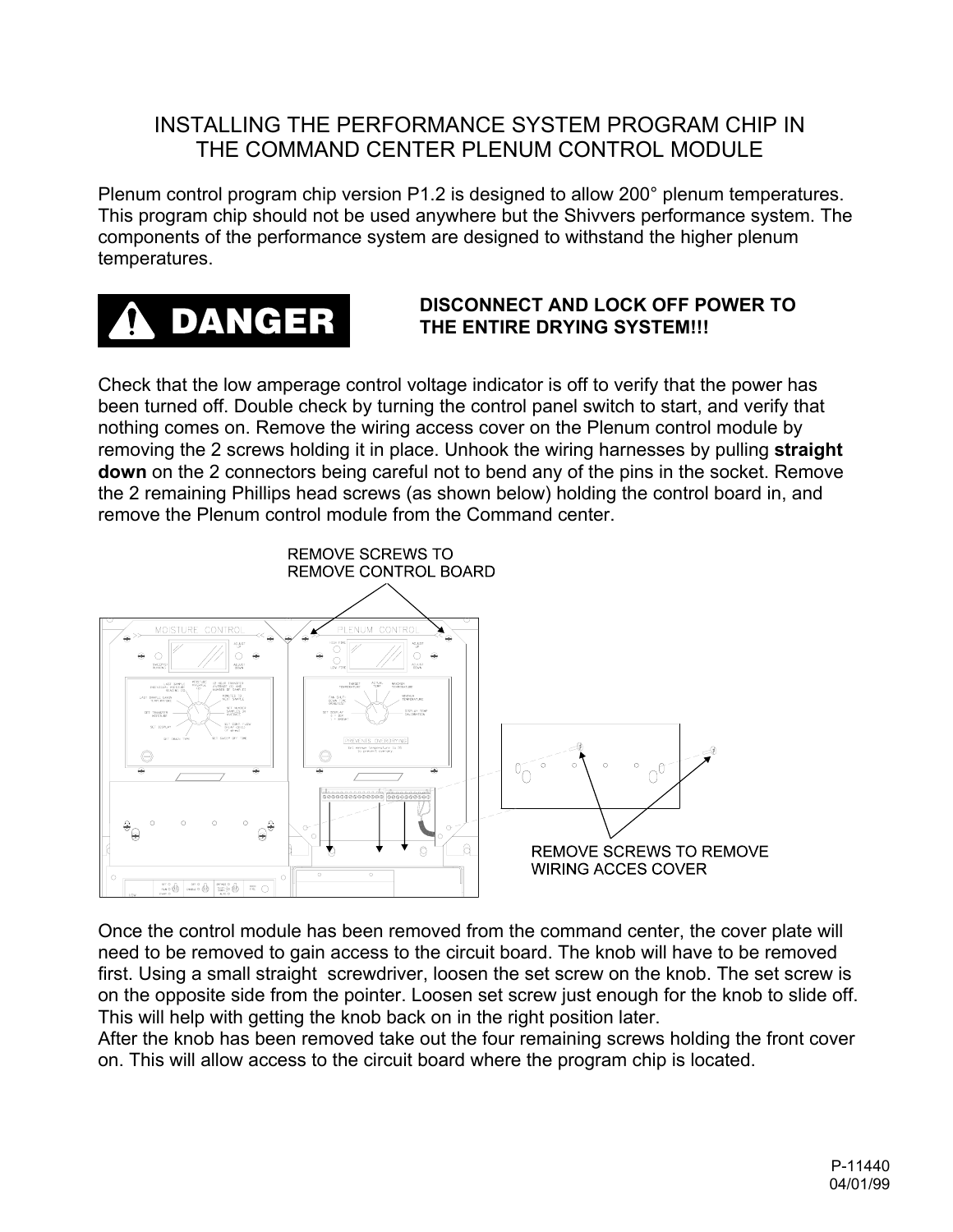## **CHIP REMOVAL**

ATTENTION: The chips on the circuit board are static sensitive devices. Before handling any of these devices be sure to touch a grounded metal object first. Avoid touching the pins on the chips during handling. Leave chip in its shipping container until ready to install.

The program chip is a large 40 pin chip located just above the rotary switch. There will be a white label with the words PLENUM CONTROL P1.1 on the chip. (P1.1 may be different depending on the current program version.)



A tool will be needed to remove the chip from its socket. An offset flat screwdriver from NAPA part # 374 will work, or a 1½" roofing nail will also work. The tool needs to be thin enough to slide between the socket and the chip.

Insert the tool between the socket and the chip on either end. Rock the tool back and forth gently lifting the chip about half way out of the socket. Go to the other end and do the same procedure. Keep alternating ends until the chip is free. Trying to remove the chip too fast will bend the pins or possibly break them. Take notice of the orientation of the chip before removing it from the socket. There is a notch and or a dot on one end of the chip. This identifies pin # 1 on the chip. The new chip will need to be installed in the same position. The chip just below the LED display can be used as a reference.